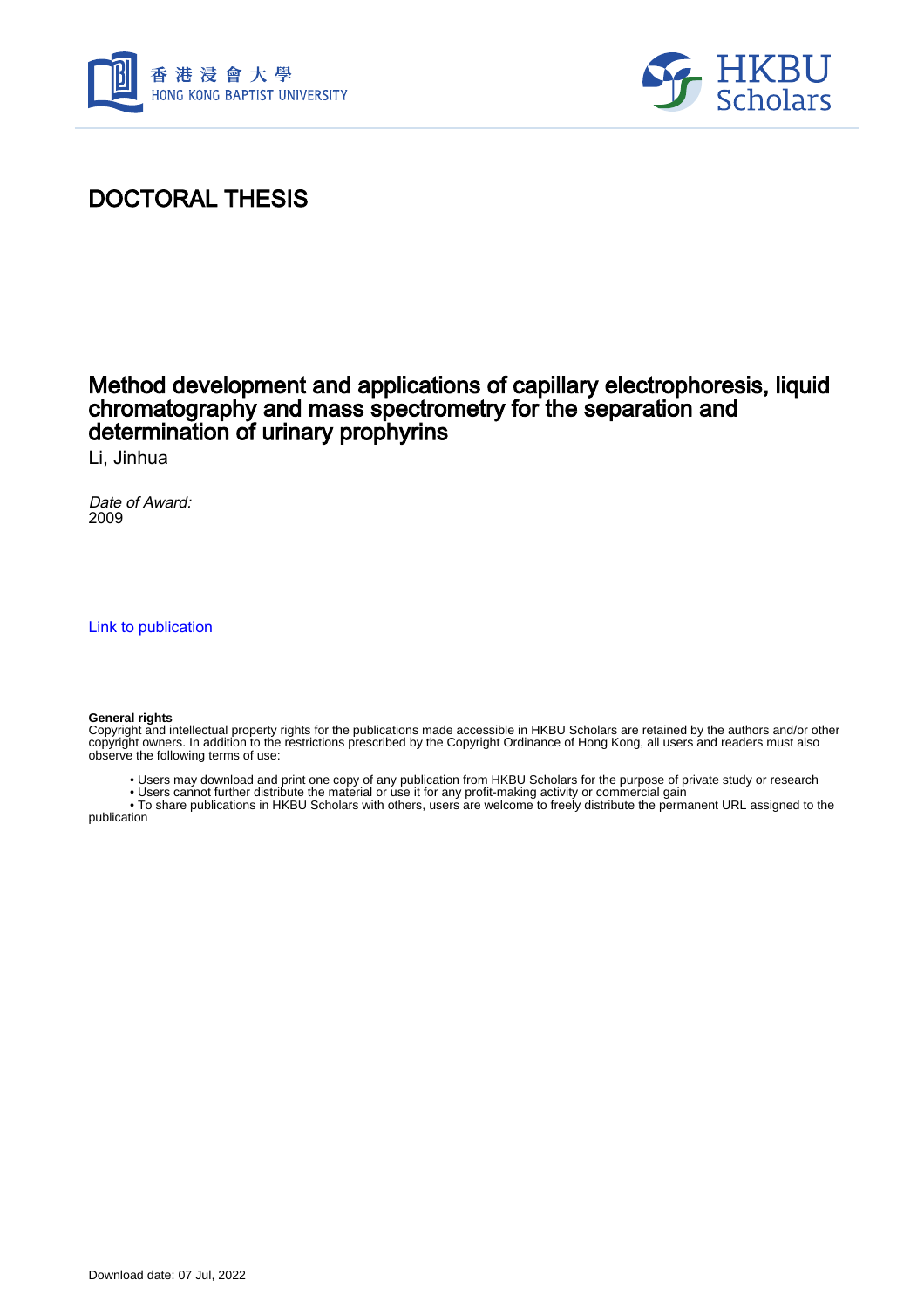# **Method Development and Applications of Capillary Electrophoresis, Liquid Chromatography and Mass Spectrometry for the Separation and Determination of Urinary Porphyrins**

#### **LI Jinhua**

A thesis submitted in partial fulfillment of the requirements

for the degree of

Doctor of Philosophy

#### **Principal Supervisor: Prof. CAI Zongwei**

Hong Kong Baptist University

May, 2009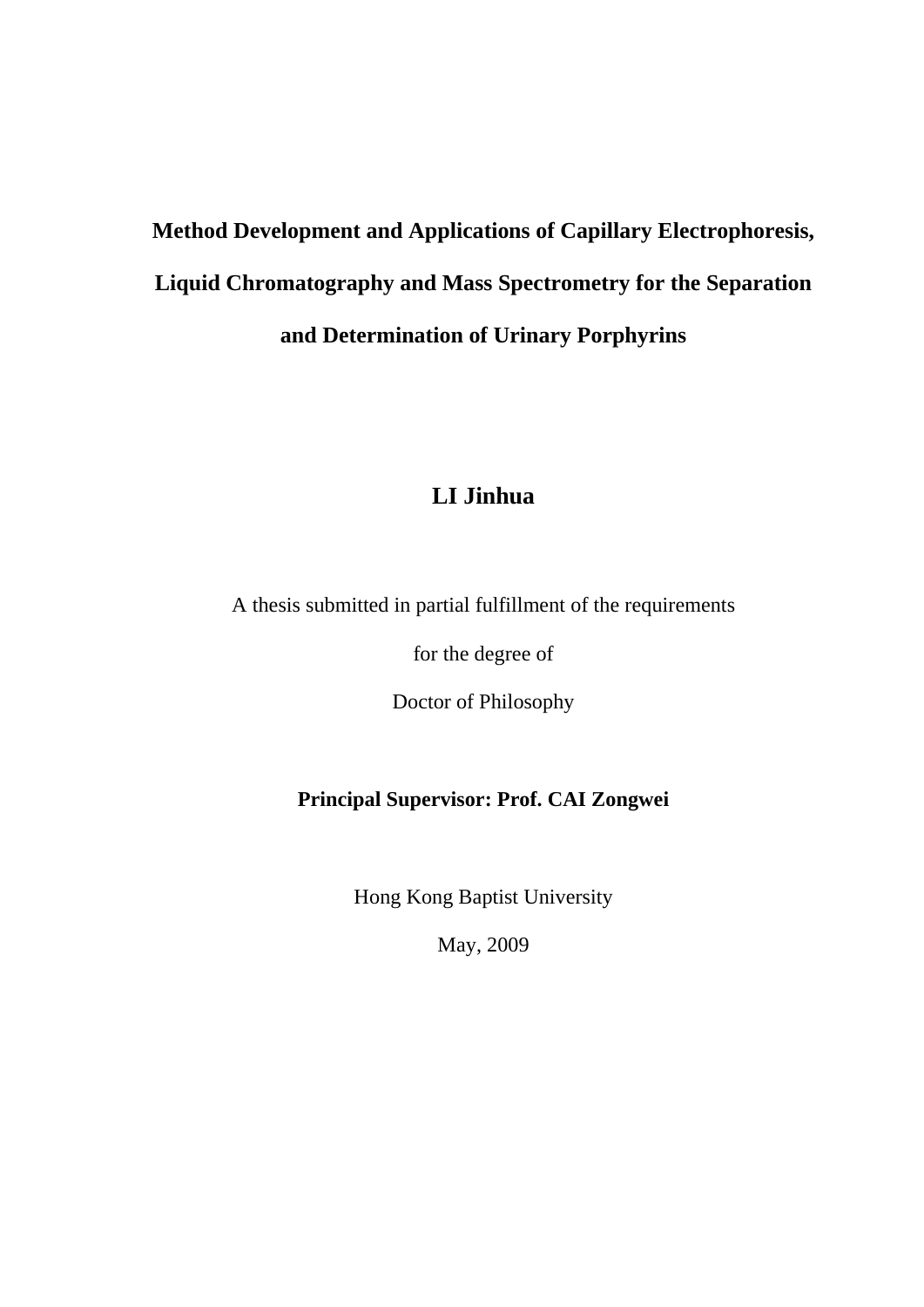#### **Abstract**

This thesis describes method development and applications of capillary electrophoresis (CE), high performance liquid chromatography (HPLC) and mass spectrometry (MS) for the separation and detection of six urinary porphyrins with biological significances, namely uroporphyrin (UP), heptacarboxylic acid porphyrin (HEPTAP), hexacarboxylic acid porphyrin (HEXAP), pentacarboxylic acid porphyrin (PENTAP), coproporphyrin (CP) and mesoporphyrin (MP). Excessive accumulation and excretion of porphyrins often result from metabolic aberration. The measurement of total contents and individual concentrations of the urinary porphyrins in biological materials, therefore, is essential for the confirmation and diagnosis of various diseases associated with porphyrins such as porphyrias and liver diseases.

In Chapter 2, stacking and separation of the six urinary porphyrins were demonstrated in micellar and microemulsion electrokinetic chromatography (MEKC and MEEKC). Adequate resolution and efficiency and enhanced sensitivity were obtained by the introduction of the sample containing acetonitrile (ACN) and high salt content (*ca*. 1% NaCl) into the CE capillary at more than 10% capillary volume. The enrichment factors ranged from 12–32 in MEKC and 28–33 in MEEKC. Calibration curves obtained for the determination of CP isomers were linear between 30–400 nM with  $R^2 = 0.999$  and the limit of detection (LOD) was 20 nM in MEEKC. Intra- and inter-day precisions from the analyses of spiked urine samples at concentrations of 40–400 nM were 0.1–0.4% for migration time and 0.7–7.6% for peak area. CP-III,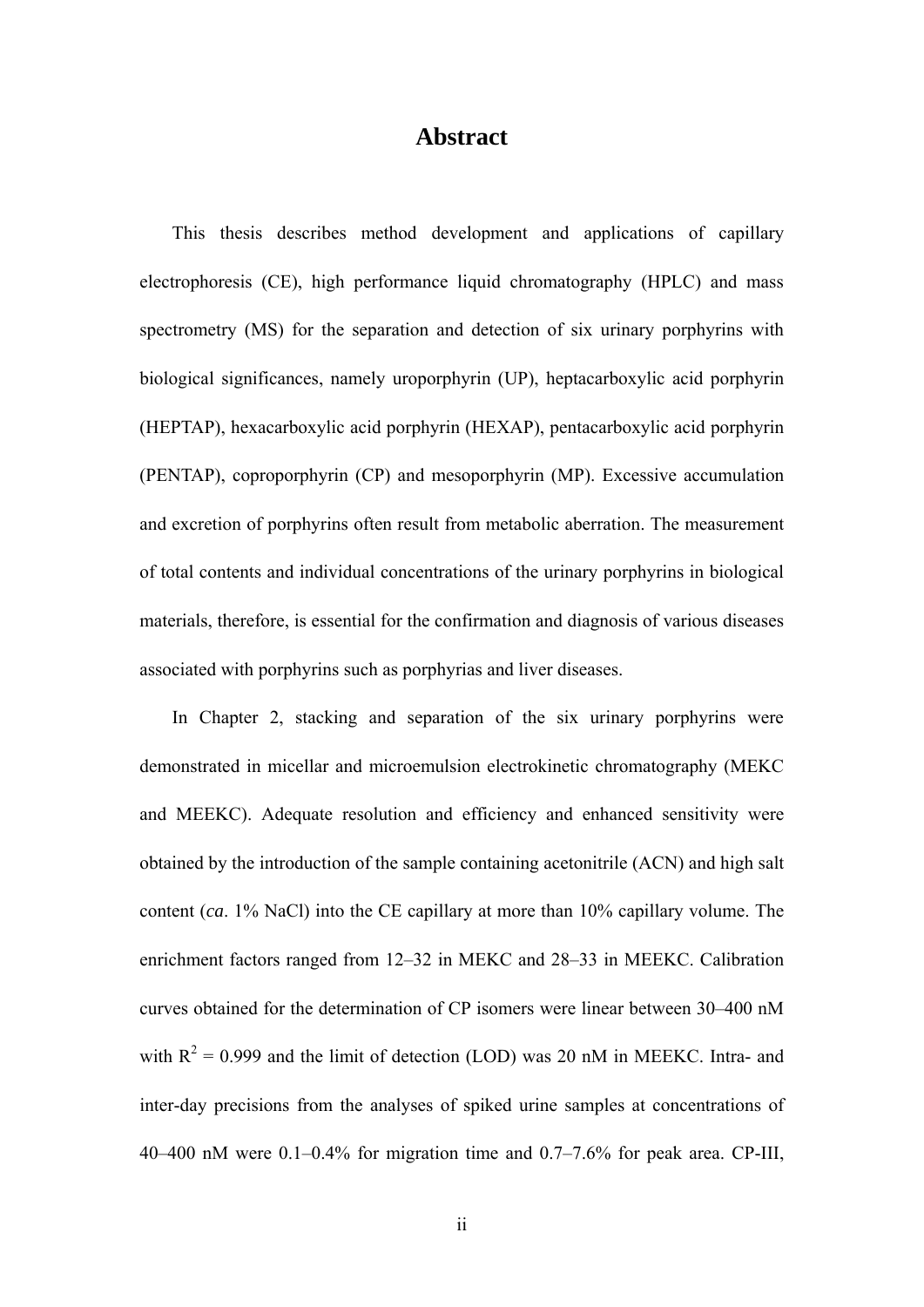CP-I and UP were detected at levels of 80.7, 32.3 and 19.8 nM, respectively, in the healthy human urine samples. Different porphyrin profiles were observed in urine samples from porphyria cutanea tarda (PCT) patients.

In Chapter 3, a lab-made liquid junction interface of CE-ESI-MS was developed for the analysis of MP, CP and UP. The intra-day precisions of the porphyrins for migration time and peak area were 1.1–3.9% and 2.3–14.1%, respectively. The correlation coefficients of calibration curves were 0.9956–0.9862. The recoveries from urine were 73–96% and the LODs determined for MP, CP and UP were 57, 125 and 260 nM, respectively. The interface was demonstrated to be applicable for the potential quantitative analysis of clinical samples.

In Chapter 4, an HPLC-ESI-MS method was presented for the separation and determination of the six urinary porphyrins. The intra- and inter-day precisions for peak area were 3.96–9.74% and 5.49–15.3%, respectively. The recoveries of the porphyrins from urine were between 83.6–108%. The LODs were 0.18–3.06 nM. Endogenous UP, HEPTAP and PENTAP were detected at 42.4, 21.3 and 18.0 nM, respectively. CP was predominantly present at 135.6 nM, while MP and HEXAP were not detected in the healthy female urine. Significant increases of CP excretion levels in urine from liver disease patients indicated that monitoring of CP in human urine might be served as a diagnostic symptom of liver diseases.

In Chapter 5, summary and comparison of the methods for the determination of urinary porphyrins were made in terms of the separation efficiency, LOD, accuracy and precision.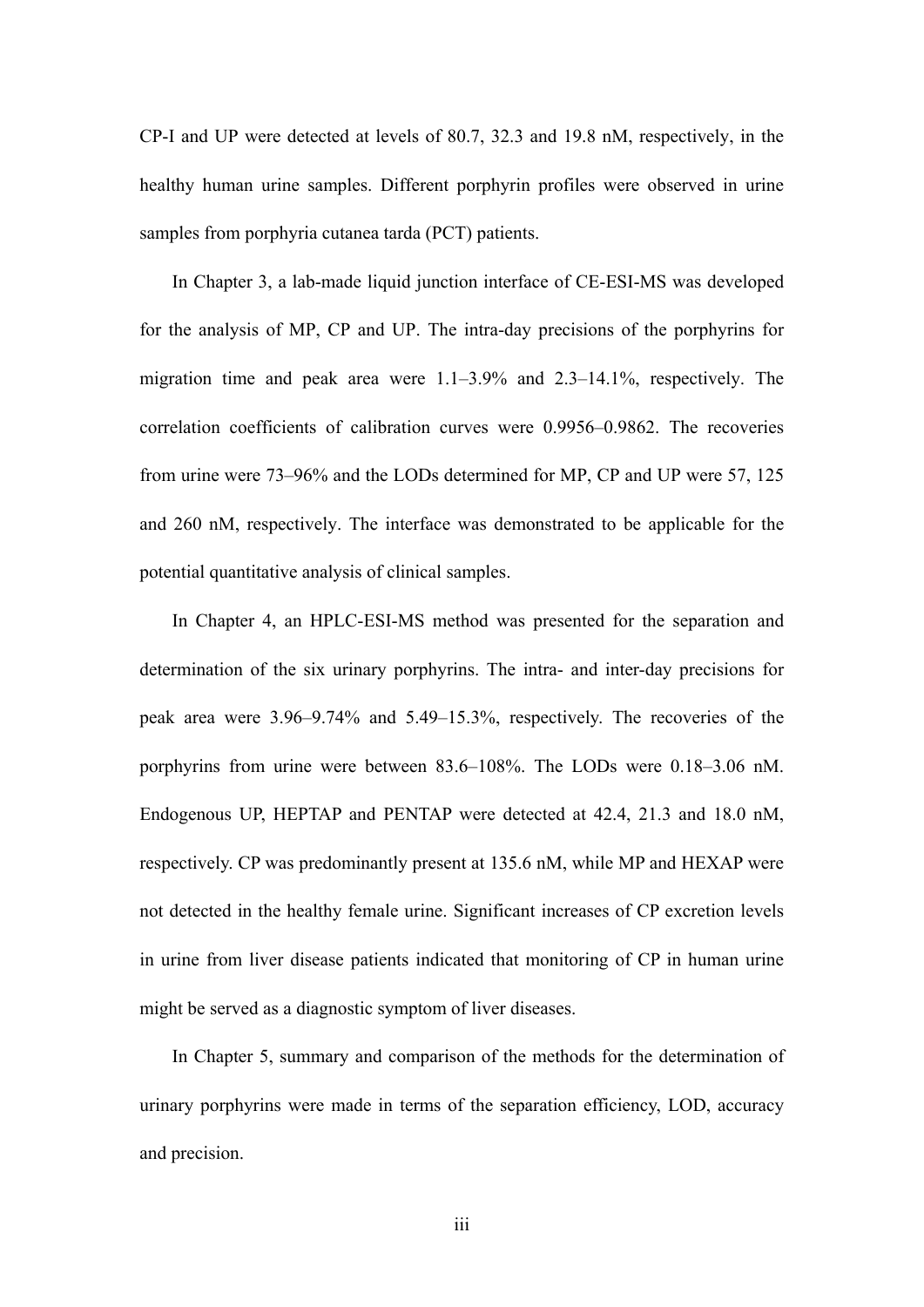## **Table of Contents**

|                  |                                                            | $\ddot{\rm ii}$ |
|------------------|------------------------------------------------------------|-----------------|
|                  |                                                            | iv              |
|                  |                                                            | V1              |
|                  |                                                            | xi              |
|                  |                                                            | xiii            |
|                  |                                                            | xvi             |
| <b>Chapter 1</b> |                                                            | 1               |
| 1.1              |                                                            | $\mathbf{1}$    |
| 1.1.1            | <b>Structures and Chemical Properties of Porphyrins </b>   | $\mathbf{1}$    |
| 1.1.2            | <b>Biological Significances of Porphyrins </b>             | 4               |
| 1.2              | <b>Applications of Porphyrins in Analytical Chemistry </b> | 9               |
| 1.3              | Analytical Methods for the Separation and Determination of | 13              |
| 1.3.1            |                                                            | 16              |
| 1.3.2            |                                                            | 19              |
| 1.4              |                                                            | 22              |
| 1.4.1            |                                                            | 22              |
| 1.4.1.1          |                                                            | 22              |
| 1.4.1.2          |                                                            | 23              |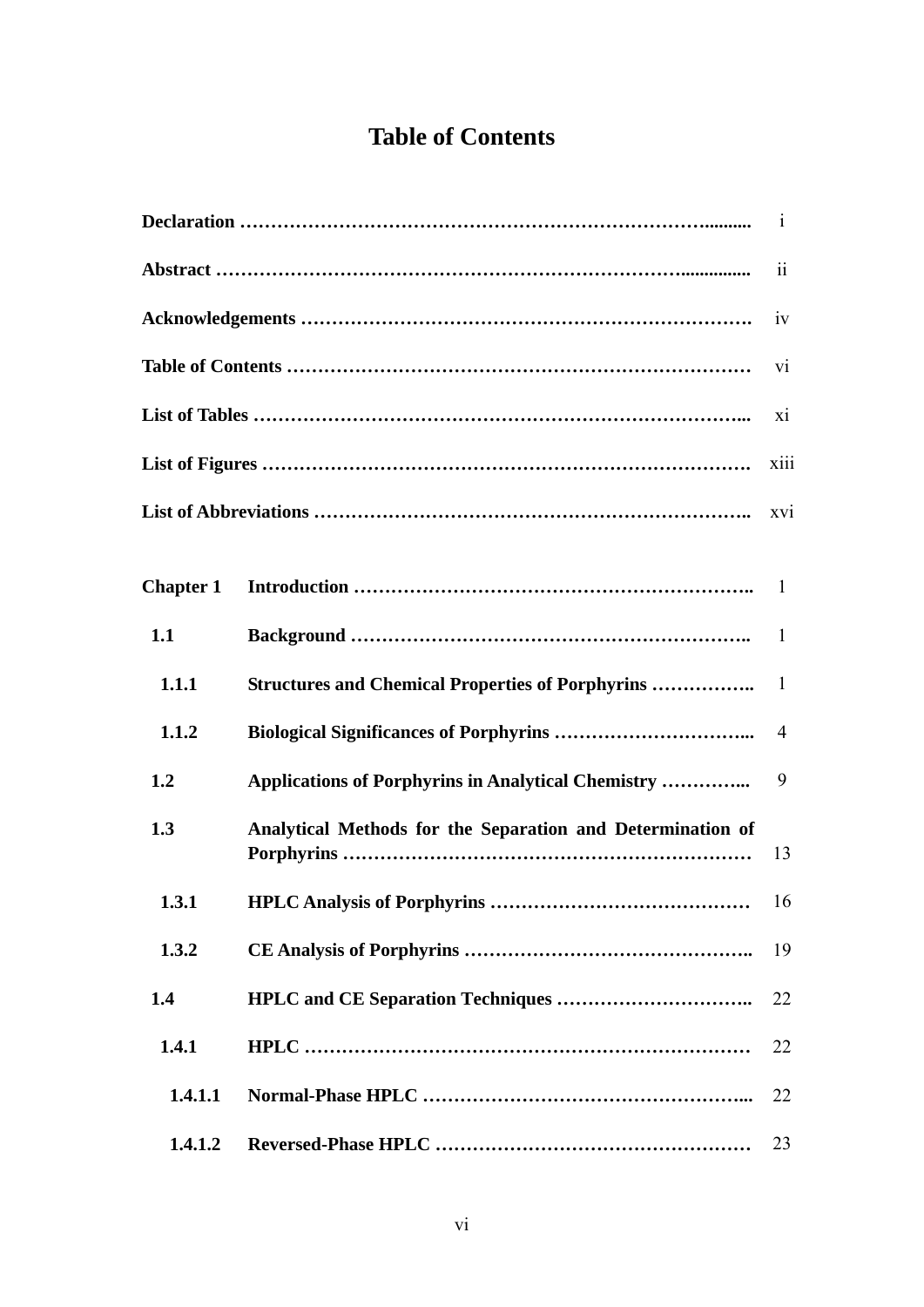| 1.4.2            |                                                                                                                 | 24 |
|------------------|-----------------------------------------------------------------------------------------------------------------|----|
| 1.4.2.1          |                                                                                                                 | 24 |
| 1.4.2.2          |                                                                                                                 | 25 |
| 1.4.2.3          |                                                                                                                 | 26 |
| A.               |                                                                                                                 | 27 |
| <b>B.</b>        | Micellar Electrokinetic Chromatography (MEKC)                                                                   | 27 |
| $C_{\bullet}$    | Microemulsion Electrokinetic Chromatography (MEEKC)                                                             | 28 |
| 1.4.2.4          | <b>Enhancement of Concentration Detection Sensitivity in CE </b>                                                | 30 |
| A.               |                                                                                                                 | 31 |
| <b>B.</b>        |                                                                                                                 | 31 |
| <b>B1.</b>       |                                                                                                                 | 35 |
|                  |                                                                                                                 |    |
| <b>B2.</b>       |                                                                                                                 | 35 |
| 1.5              | CE/HPLC Coupled with Electrospray Ionization Mass                                                               | 39 |
| 1.5.1            | <b>Electrospray ionization-Ion Trap Mass Spectrometry </b>                                                      | 39 |
| 1.5.2            |                                                                                                                 | 40 |
| 1.5.3            | <b>Fundamental and Considerations for CE-MS </b>                                                                | 42 |
| 1.6              |                                                                                                                 | 44 |
| <b>Chapter 2</b> | Stacking and Separation of Urinary Porphyrins<br>by<br>Acetonitrile-Salt Mixtures in Micellar and Microemulsion | 45 |
| 2.1              |                                                                                                                 | 45 |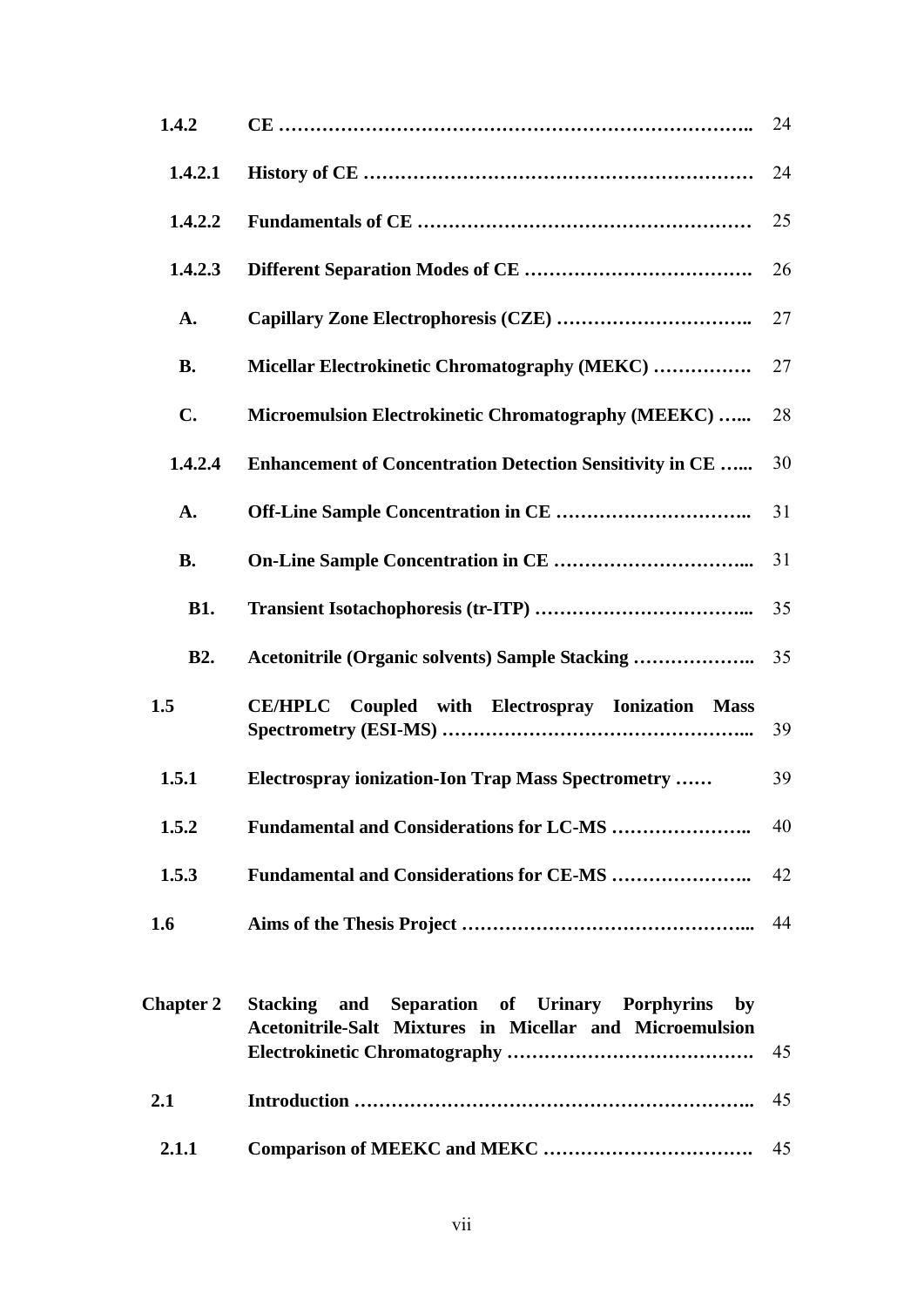| 2.1.2            | <b>On-Line Acetonitrile-Salt Stacking for CE Separation </b>                                                          | 47 |
|------------------|-----------------------------------------------------------------------------------------------------------------------|----|
| 2.1.3            | <b>Biological Importance and Analysis of Porphyrins </b>                                                              | 48 |
| 2.2              |                                                                                                                       | 49 |
| 2.2.1            |                                                                                                                       | 49 |
| 2.2.2            |                                                                                                                       | 52 |
| 2.2.3            | Preparation of Standards, Micellar and Microemulsion                                                                  | 52 |
| 2.2.4            |                                                                                                                       | 53 |
| 2.2.5            |                                                                                                                       | 53 |
| 2.3              |                                                                                                                       | 55 |
| 2.3.1            | <b>On-Line Stacking and MEKC Separation of Porphyrins </b>                                                            | 55 |
| 2.3.2            | <b>MEEKC</b> Separation of Porphyrins and the Comparison to                                                           | 62 |
| 2.3.3            |                                                                                                                       | 67 |
| 2.4              |                                                                                                                       | 78 |
| <b>Chapter 3</b> | On-Line Capillary Electrophoresis-Electrospray Ionization<br><b>Mass Spectrometry Analysis of Urinary Porphyrins </b> | 79 |
| 3.1              |                                                                                                                       | 79 |
| 3.2              |                                                                                                                       | 81 |
| 3.2.1            |                                                                                                                       | 81 |
| 3.2.2            |                                                                                                                       | 82 |
| 3.2.3            | <b>Preparation of Standard Sample and Electrolyte Solutions </b>                                                      | 83 |
| 3.2.4            |                                                                                                                       | 84 |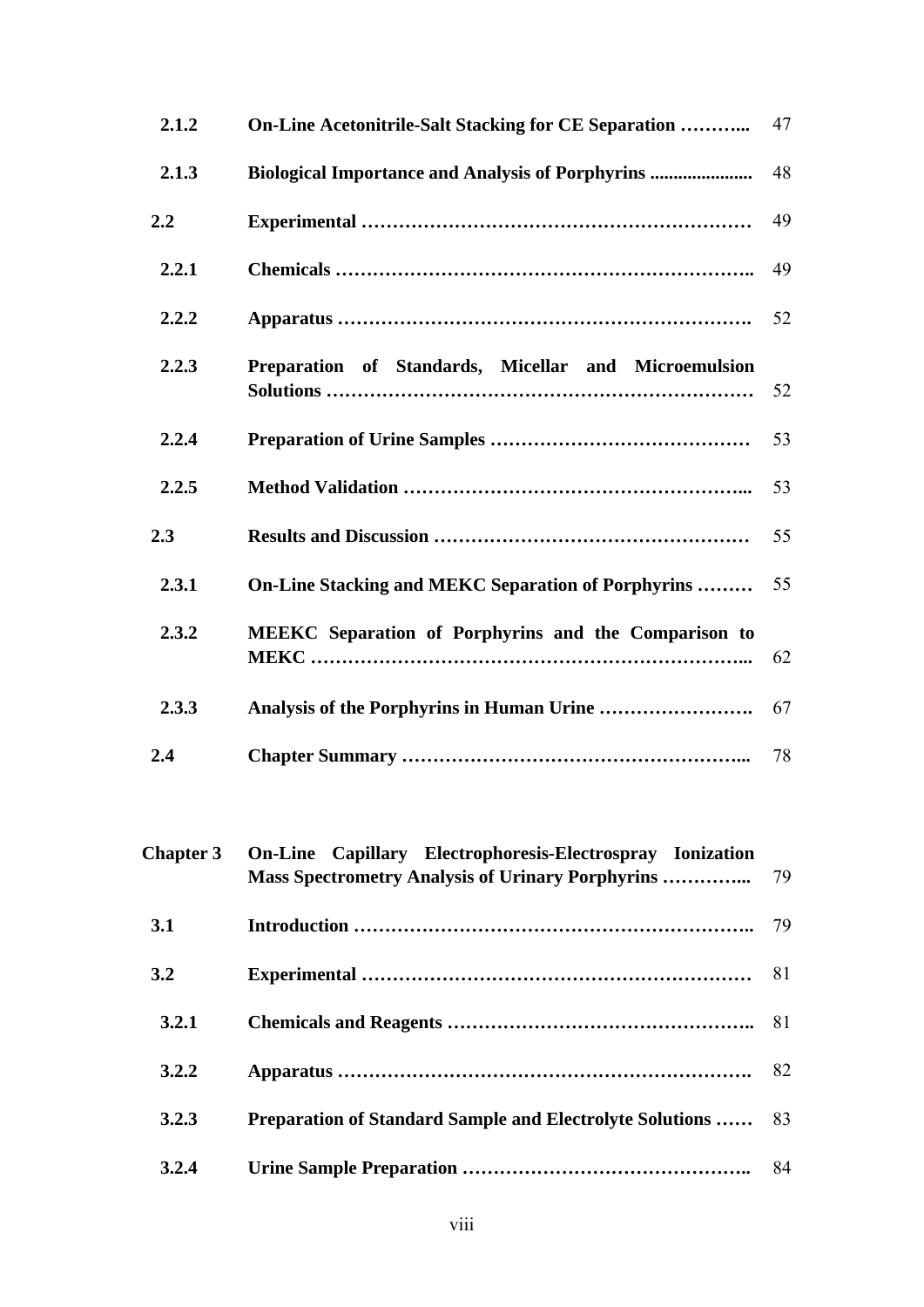| 3.3   |                                                            | 84  |
|-------|------------------------------------------------------------|-----|
| 3.3.1 |                                                            | 84  |
| 3.3.2 | <b>Effect of Buffer Concentrations and Sheath Liquids </b> | 88  |
| 3.3.3 |                                                            |     |
| 3.3.4 |                                                            |     |
| 3.3.5 |                                                            |     |
| 3.4   |                                                            | 104 |

| <b>Chapter 4</b> | Analysis of Urinary Porphyrins by High-Performance Liquid<br>Chromatography-Electrospray Ionization Mass Spectrometry  105 |  |
|------------------|----------------------------------------------------------------------------------------------------------------------------|--|
| 4.1              |                                                                                                                            |  |
| 4.2              |                                                                                                                            |  |
| 4.2.1            |                                                                                                                            |  |
| 4.2.2            |                                                                                                                            |  |
| 4.2.3            | Preparation of Standard Sample Solutions and Mobile Phases  108                                                            |  |
| 4.2.4            |                                                                                                                            |  |
| 4.2.5            |                                                                                                                            |  |
| 4.3              |                                                                                                                            |  |
| 4.3.1            |                                                                                                                            |  |
| 4.3.2            |                                                                                                                            |  |
| 4.3.3            |                                                                                                                            |  |
| 4.4              |                                                                                                                            |  |